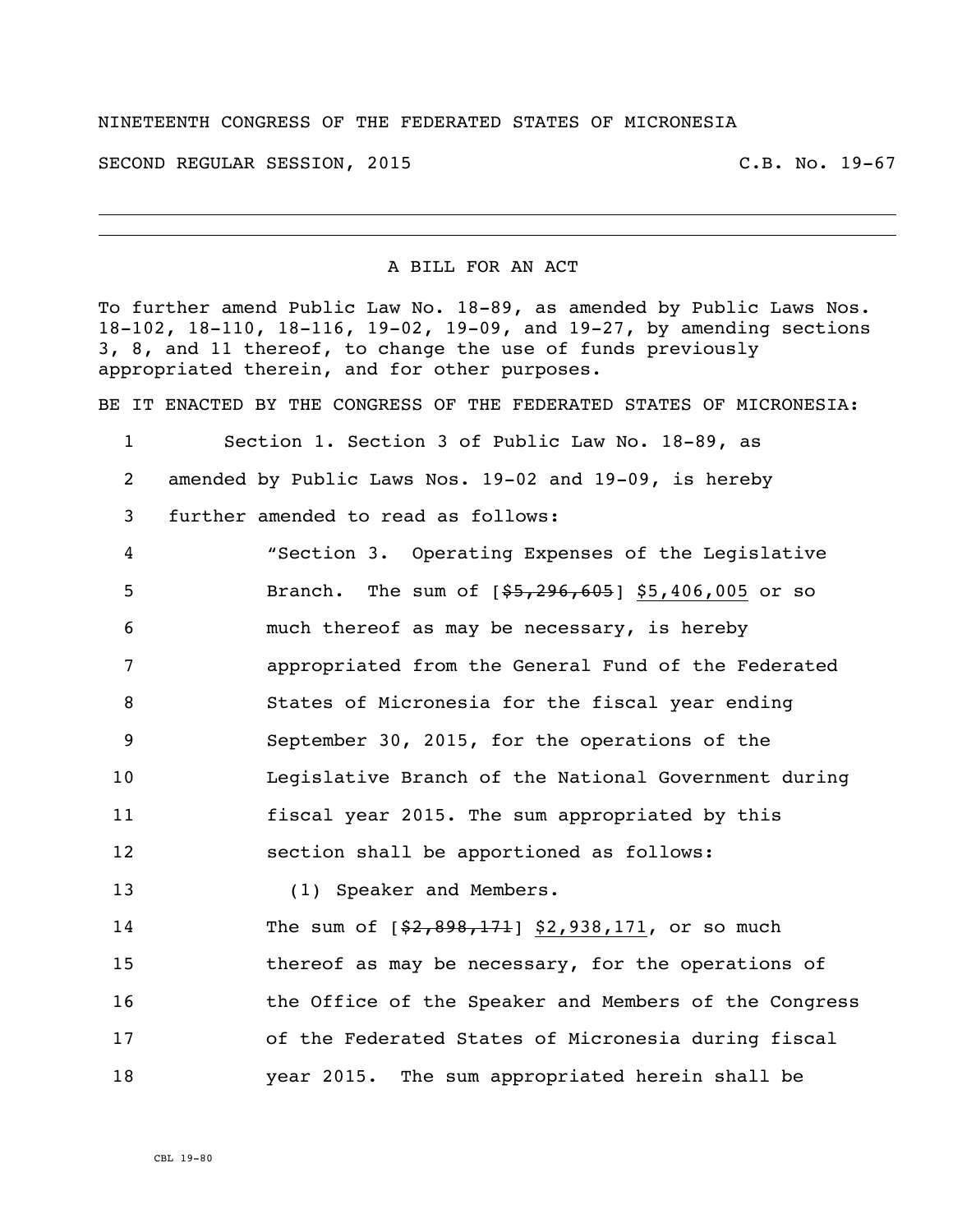| $\mathbf{1}$ | apportioned as follows:                             |
|--------------|-----------------------------------------------------|
| 2            | 423,290                                             |
| 3            |                                                     |
| 4            | Contractual Services<br>1,570,000                   |
| 5            | 50,000                                              |
| 6            | 80,000<br>Fixed Assets                              |
| 7            | (2) Staff Offices.                                  |
| 8            | The sum of $[$1,487,834]$ \$1,557,834, or so much   |
| 9            | thereof as may be necessary, for the operations of  |
| 10           | the Congress staff offices during fiscal year 2015. |
| 11           | The sum appropriated herein shall be apportioned as |
| 12           | follows:                                            |
| 13           | Personnel \$[803,582]<br>863,582                    |
| 14           | 190,252                                             |
| 15           | Contractual Services<br>265,000                     |
| 16           | OCE; PROVIDED THAT, up to \$10,000 may be used to   |
| 17           | pay expenses incurred during the previous           |
| 18           | fiscal year<br>170,000                              |
| 19           | 69,000<br>Fixed Assets                              |
| 20           | (3) Congress Delegation Offices.                    |
| 21           | The sum of \$910,000 or so much thereof as may be   |
| 22           | necessary, for the operations of the Congress       |
| 23           | delegation offices during the fiscal year 2015. Of  |
| 24           | the amounts appropriated for contractual services   |
| 25           | within each Delegation Office, up to a maximum of   |

of 12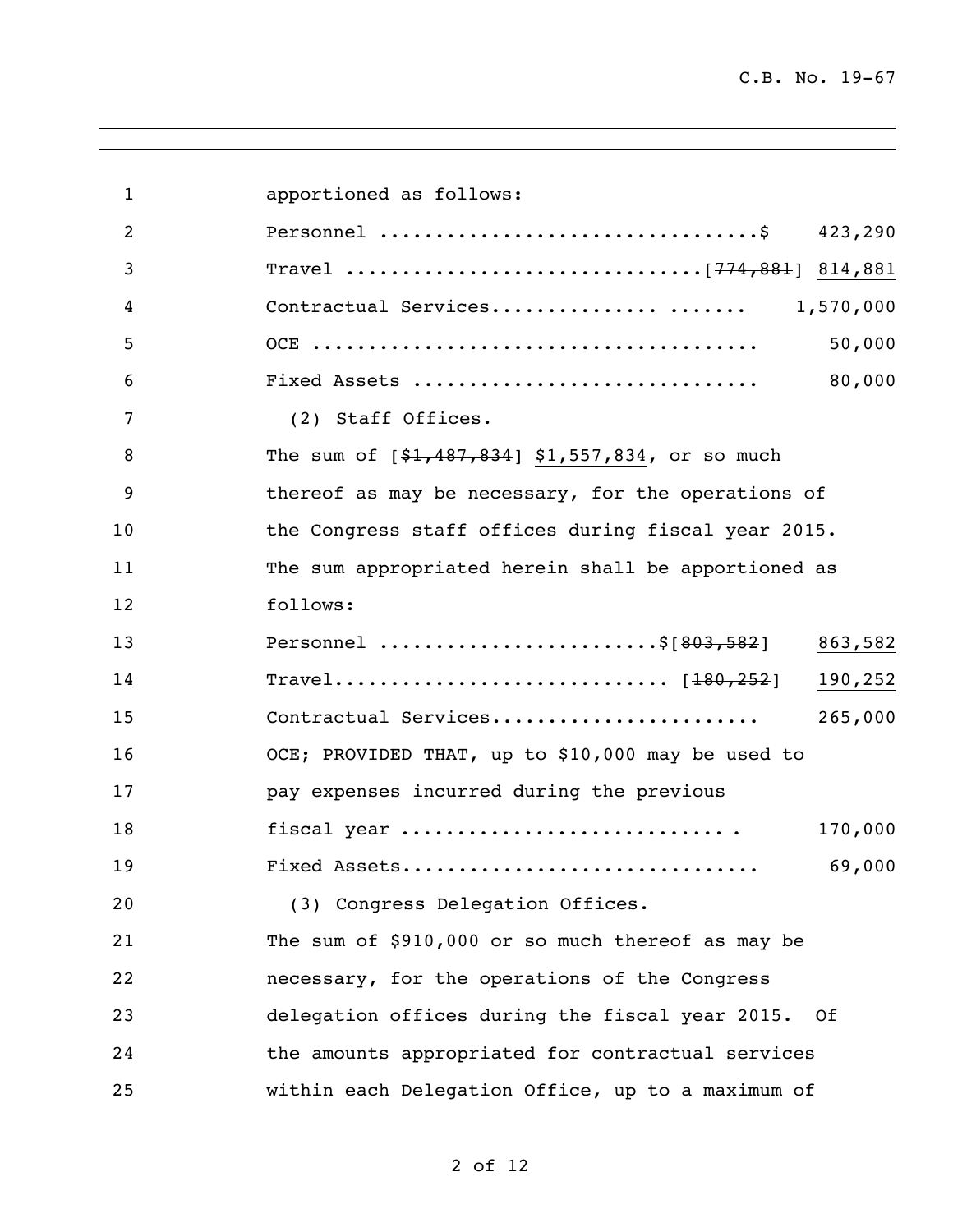| $\mathbf{1}$   | \$35,000 per Member, at the Delegation Offices'                                                |
|----------------|------------------------------------------------------------------------------------------------|
| $\overline{2}$ | discretion, may be used for Member Representation.                                             |
| $\mathfrak{Z}$ | The sum appropriated is apportioned as follows:                                                |
| 4              | (a) Kosrae Delegation Office                                                                   |
| 5              | Travel $\frac{1}{2}$<br>10,000                                                                 |
| 6              | Contractual Services<br>83,000                                                                 |
| 7              | 25,000<br>OCE                                                                                  |
| 8              | 2,000<br>Fixed Assets                                                                          |
| 9              | TOTAL  120,000                                                                                 |
| 10             | (b) Pohnpei Delegation Office                                                                  |
| 11             | $\text{Trace}1 \quad \ldots \ldots \ldots \ldots \ldots \ldots \ldots \ldots \ldots$<br>14,300 |
| 12             | Contractual Services<br>182,840                                                                |
| 13             | OCE 42,860                                                                                     |
| 14             | $-0-$<br>Fixed Assets                                                                          |
| 15             | TOTAL  \$240,000                                                                               |
| 16             | (c) Chuuk Delegation Office                                                                    |
| 17             | $-0-$<br>$\texttt{Trace1}$                                                                     |
| 18             | Contractual Services<br>380,000                                                                |
| 19             | $-0-$<br>OCE                                                                                   |
| 20             | Fixed Assets<br>25,000                                                                         |
| 21             | TOTAL $\ldots \ldots \ldots \ldots \ldots \ldots \ldots$ \$405,000                             |
| 22             | (d) Yap Delegation Office                                                                      |
| 23             | 30,000<br>Travel                                                                               |
| 24             | Contractual Services<br>60,000                                                                 |
| 25             | OCE<br>25,000                                                                                  |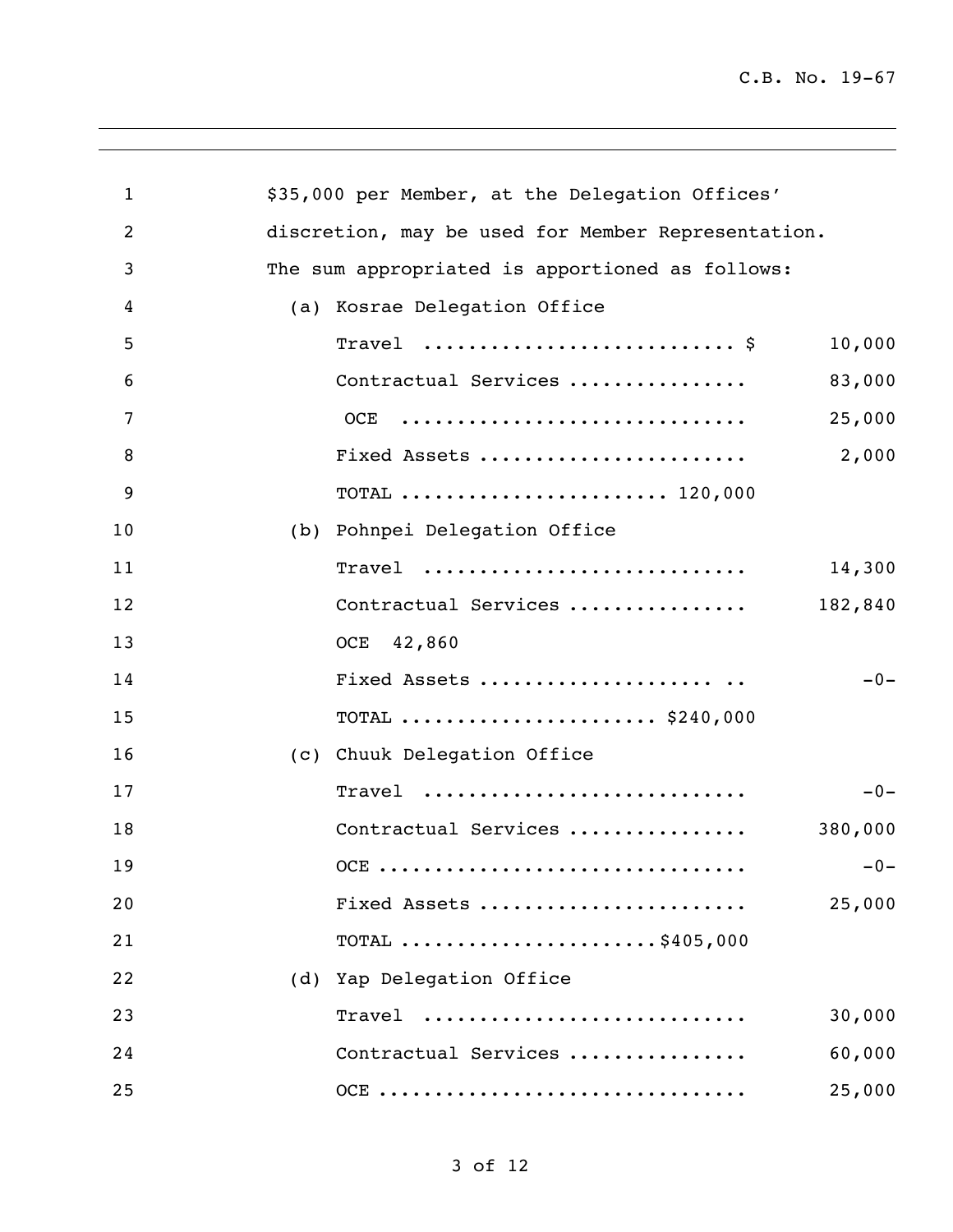| 1              | Fixed Assets  \$<br>30,000                                    |
|----------------|---------------------------------------------------------------|
| $\overline{c}$ | TOTAL<br>145,000"                                             |
| 3              | Section 2. Section 8 of Public Law No. 18-89, as amended      |
| 4              | by Public Laws Nos. 18-102, 18-110, 18-116, 19-02, 19-09, and |
| 5              | 19-27, is hereby further amended to read as follows:          |
| 6              | "Section 8. Grants, Subsidies and Contributions.              |
| 7              | The sum of $[$10,495,267]$ \$10,385,267, or so much           |
| 8              | thereof as may be necessary, is hereby appropriated           |
| 9              | from the General Fund of the Federated States of              |
| 10             | Micronesia for the fiscal year ending September 30,           |
| 11             | 2015 for the following grants, subsidies and                  |
| 12             | contributions during fiscal year 2015. The sum                |
| 13             | appropriated by this section shall be apportioned as          |
| 14             | follows:                                                      |
| 15             | (1) Office of the President.                                  |
| 16             | Asia-Pacific Broadcasting Dev. (AIBD) \$ 4,500<br>(a)         |
| 17             | Asia-Pacific Broadcasting Union (ABU)<br>800<br>(b)           |
| 18             | Pacific Island News Assn. (PINA)<br>350<br>(C)                |
| 19             | (d) FSM Group Life<br>25,000                                  |
| 20             | 80,000<br>(e) 2023 Committee                                  |
| 21             | (f) China (Working Visit)<br>22,300                           |
| 22             | (2) Department of Foreign Affairs.                            |
| 23             | (a) Pacific Is. Forum Secretariat<br>46,000                   |
| 24             | (b) Secretariat of the Pacific                                |
| 25             | Community (SPC)<br>56,000                                     |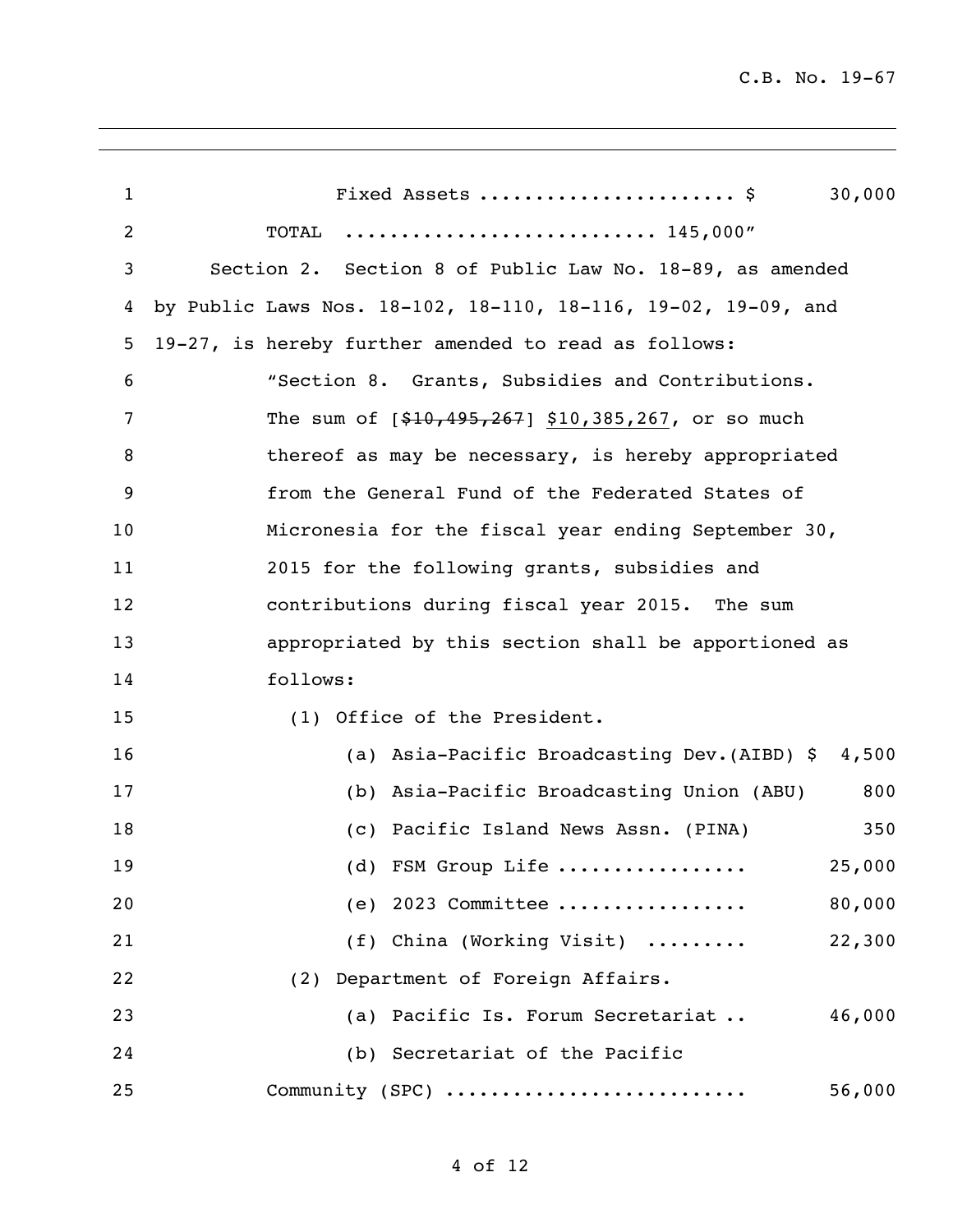| $\mathbf{1}$ | UN Membership Fee  \$<br>(C)                     | 70,000 |
|--------------|--------------------------------------------------|--------|
| 2            | UN Economic and Social Commission<br>(d)         |        |
| 3            | for Asia and the Pacific (ESCAP)                 | 5,000  |
| 4            | East West Center<br>(e)                          | 5,000  |
| 5            | Cotonou Membership Fee<br>(f)                    | 15,000 |
| 6            | SPC Office Rental<br>(q)                         | 45,000 |
| 7            | FSM-China Diplomatic Relations.<br>(h)           | 25,000 |
| 8            | (i) ACP Membership Dues                          | 50,933 |
| 9            | Department of Finance and Administration.<br>(3) |        |
| 10           | OCO Membership Fee<br>(a)                        | 14,024 |
| 11           | Maintenance Fee for FMIS<br>(b)                  | 55,000 |
| 12           | (c) Repatriation & Recruitment of                |        |
| 13           | FSM Mission personnel                            | 50,000 |
| 14           | (4) Department of Resources and Development.     |        |
| 15           | Pacific Islands Development Program<br>(a)       | 15,000 |
| 16           | Forum Fisheries<br>(b)                           | 38,918 |
| 17           | UNDP<br>(c)                                      | 30,000 |
| 18           | (d) South Pacific Applied                        |        |
| 19           | Geoscience Comm. (SOPAC)                         | 15,000 |
| 20           | Pacific Asia Travel Association<br>(e)           | 5,000  |
| 21           | Micronesian Challenge Endowment<br>(f)           | 50,000 |
| 22           | Western Forestry Leadership Coalition<br>(g)     | 530    |
| 23           | Food Agriculture Organization (FAO)<br>(h)       | 4,800  |
| 24           | Matching for SPC Projects<br>(i)                 | 60,000 |
| 25           | Micronesian Challenge<br>(j)                     | 10,000 |
|              |                                                  |        |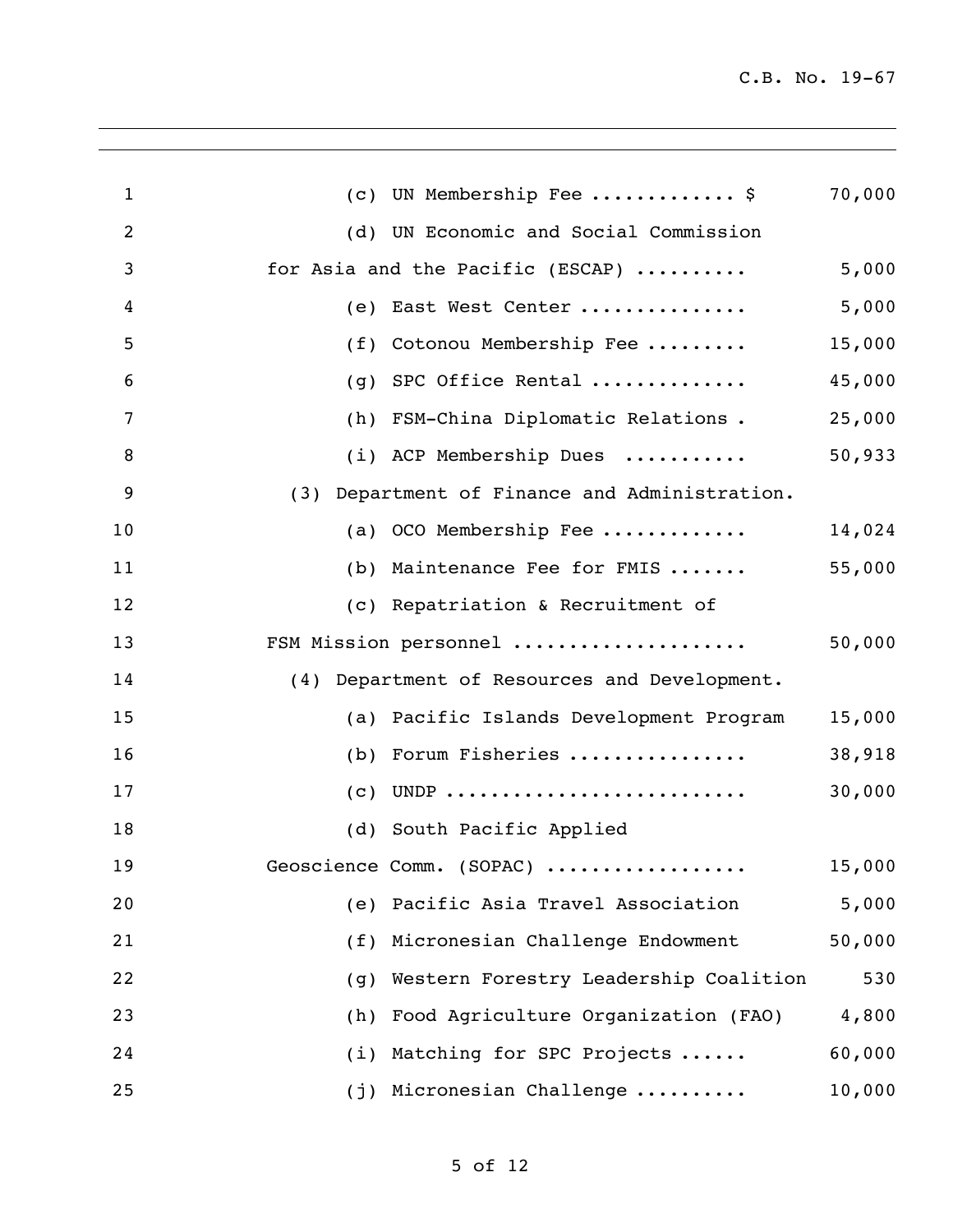| $\mathbf{1}$   | (k) Micronesian Cruise Assoc  \$<br>2,500           |
|----------------|-----------------------------------------------------|
| $\overline{2}$ | (1) International Animal Health                     |
| 3              | Organization (OIE)<br>23,000                        |
| 4              | 250<br>IRENA<br>(m)                                 |
| 5              | 30,000<br>(n) Micronesia Trade Cmte                 |
| 6              | (o) Convention on Biological                        |
| 7              | Diversity (CBD)<br>1,000                            |
| 8              | (p) South Pacific Tourism                           |
| 9              | Organization (SPTO)<br>27,000                       |
| 10             | (q) International Fund for Agriculture              |
| 11             | Development<br>500                                  |
| 12             | (r) Tourism development framework for               |
| 13             | Kosrae State<br>50,000                              |
| 14             | (s) Tourism development framework for               |
| 15             | Yap State; PROVIDED THAT, the funds are not         |
| 16             | Used for travel purposes<br>50,000                  |
| 17             | (t) Tourism development framework for               |
| 18             | Pohnpei State; PROVIDED THAT, the funds are         |
| 19             | not use for travel purposed<br>50,000               |
| 20             | (u) Tourism development framework for               |
| 21             | Chuuk State; PROVIDED THAT, the funds are not used  |
| 22             | 50,000<br>for travel purposes                       |
| 23             | 50,000<br>(v) Chamber of Commerce for Kosrae State  |
| 24             | 50,000<br>(w) Chamber of Commerce for Pohnpei State |
| 25             | 50,000<br>(x) Chamber of Commerce for Yap State     |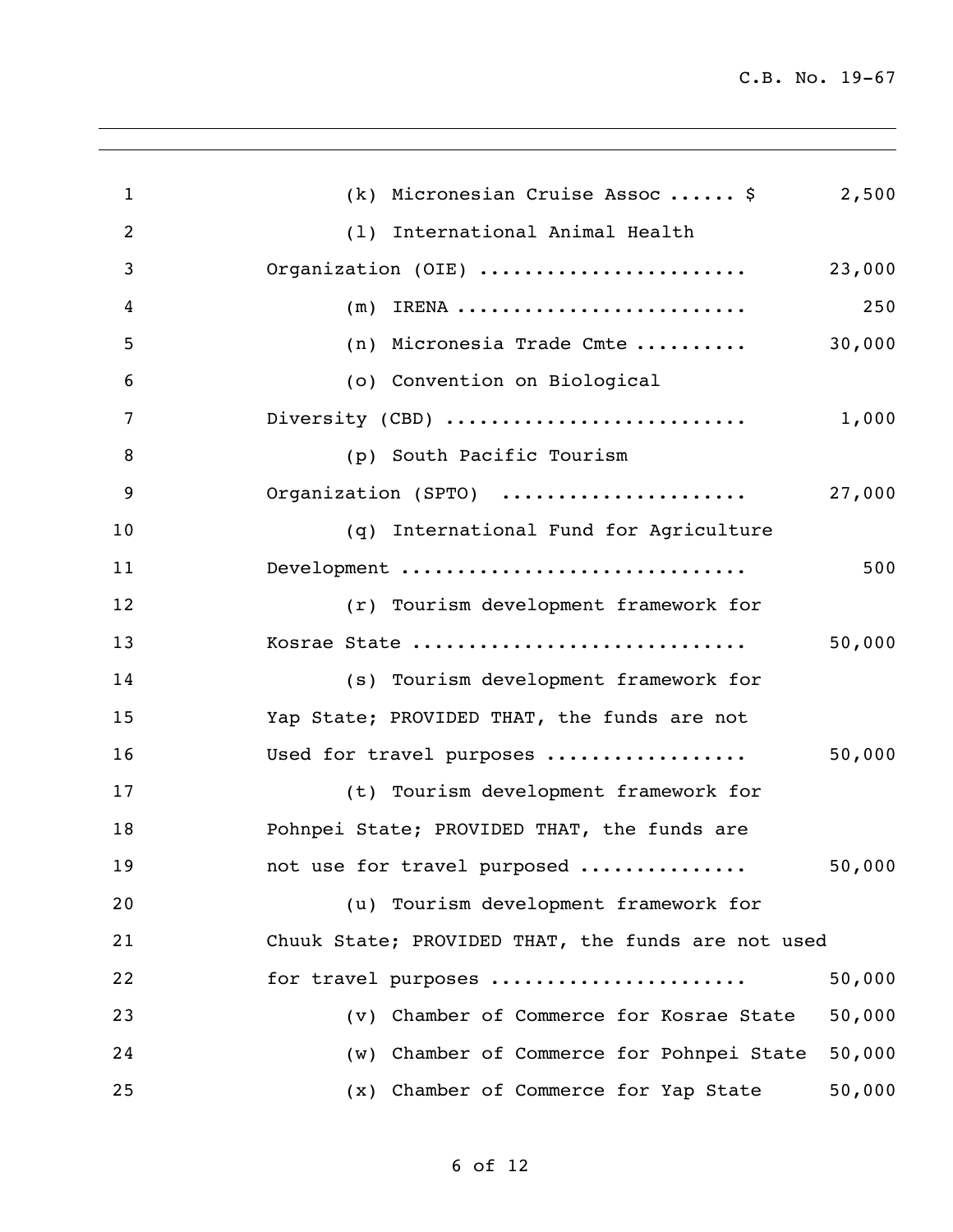| $\mathbf{1}$ | 50,000<br>$(y)$ Chamber of Commerce for Chuuk State \$ |
|--------------|--------------------------------------------------------|
| 2            | 94,489<br>(z) WCPFC Membership Contribution            |
| 3            | (5) Department of Health and Social Affairs.           |
| 4            | (a) UN Fund for Population Activity (UNFPA) 3,000      |
| 5            | 4,000<br>World Health Organization (WHO)<br>(b)        |
| 6            | (c) National Board of Nursing                          |
| 7            | & Med Licensing<br>20,000                              |
| 8            | (d) Pacific Islands Health Officers                    |
| 9            | Association (PIHOA)<br>20,000                          |
| 10           | 20,000<br>(e) FSM Amateur Sports Association.          |
| 11           | (f) Association of Territorial                         |
| 12           | Health Organization<br>7,000                           |
| 13           | 70,000<br>(g) FSM Red Cross                            |
| 14           | 20,000<br>(h) UNICEF (vaccines) $\dots\dots\dots\dots$ |
| 15           | 55,000<br>(i) National Women's Conference              |
| 16           | (6) Department of Education.                           |
| 17           | 500,000<br>(a) Aid for Non-Public School               |
| 18           | (b) Financial Assistance to                            |
| 19           | FSM students attending CMI<br>25,000                   |
| 20           | (c) Financial Assistance to FSM                        |
| 21           | students attending PCC<br>50,000                       |
| 22           | (d) National scholarship; PROVIDED                     |
| 23           | THAT, the recipients of these funds must               |
| 24           | maintain a 2.5 Grade Point Average<br>2,000,000        |
| 25           | 70,000<br>(e) National Close-Up                        |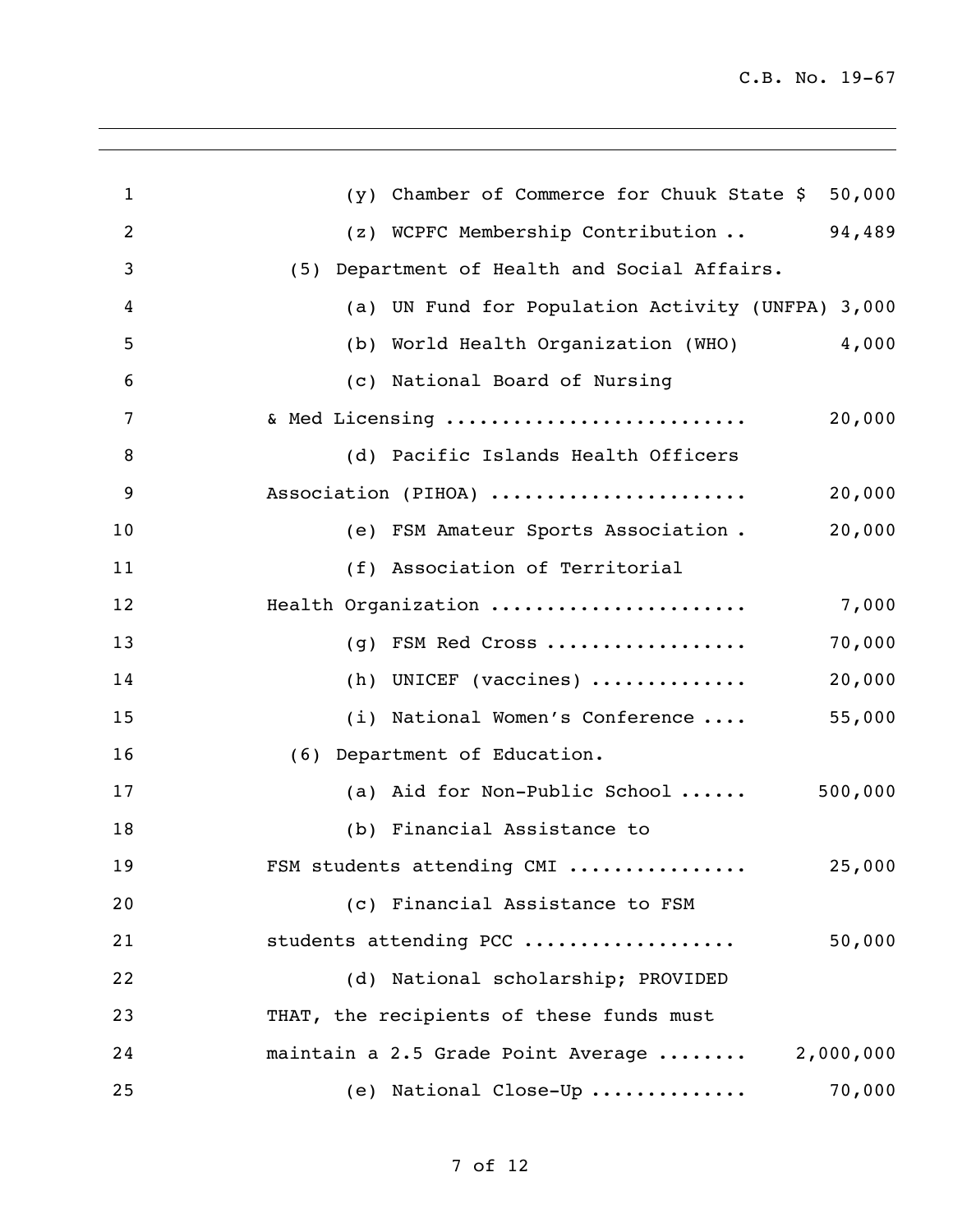| $\mathbf{1}$   | (f) National Merit Scholarship  \$<br>300,000         |
|----------------|-------------------------------------------------------|
| $\overline{c}$ | 5,000<br>(g) COM Board annual meeting                 |
| 3              | (7) Department of Transportation, Communications      |
| 4              | and Infrastructure.                                   |
| 5              | (a) Asia Pacific Telecommunity (APT)<br>11,000        |
| 6              | (b) International Telecommunications                  |
| 7              | Union (ITU)<br>20,867                                 |
| 8              | (c) International Civil Aviation                      |
| 9              | Organization<br>28,050                                |
| 10             | 600,000<br>(d) FSM Capital Energy/Utilities           |
| 11             | 25,000<br>(e) Micronesian Shipping Comm               |
| 12             | (8) Department of Justice.                            |
| 13             | 200,000<br>(a) DOJ Fuel Subsidy                       |
| 14             | (b) DOJ Trafficking in Persons (TIP)                  |
| 15             | 50,000<br>prosecution/training/public information     |
| 16             | 30,000<br>(c) Kosrae Joint Law Enforcement            |
| 17             | 50,000<br>(d) Pohnpei Joint Law Enforcement           |
| 18             | 50,000<br>(e) Chuuk Joint Law Enforcement             |
| 19             | 30,000<br>(f) Yap Joint Law Enforcement               |
| 20             | Ammunition for Sidearm & Long rifles<br>25,000<br>(g) |
| 21             | 55,000<br>(h) Manuel Court Judgment                   |
| 22             | $(9)$ Office of S.B.O.C.                              |
| 23             | (a) Asia Pacific Investment<br>250                    |
| 24             | (10) Congress of the Federated States of Micronesia   |
| 25             | (a) Update FSM Code $[27, 700]$<br>$-0-$              |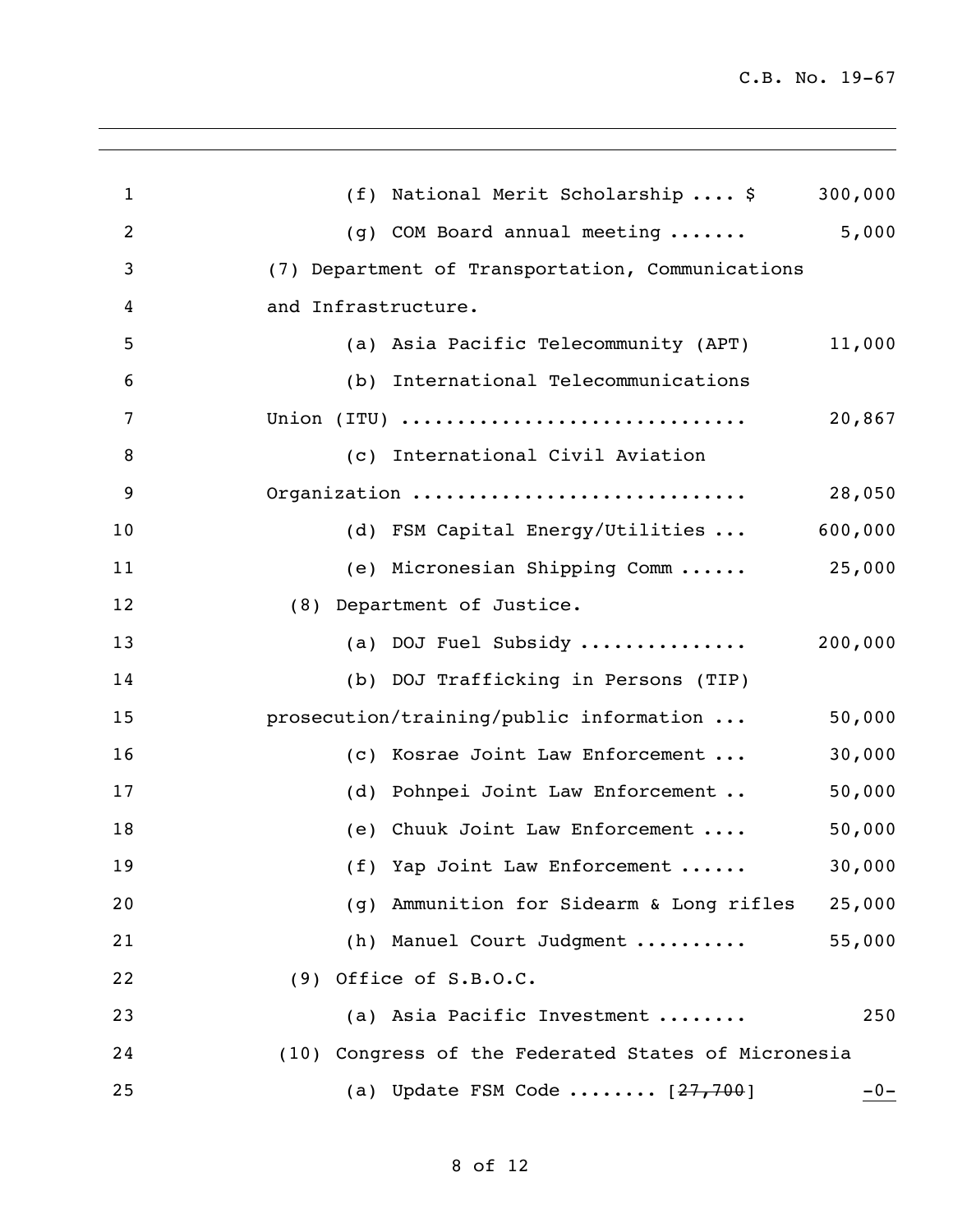| $\mathbf{1}$   | (b) IPU Conference $\ldots \ldots$ , $\S[50,000]$<br>30,000 |
|----------------|-------------------------------------------------------------|
| $\overline{2}$ | 30,000<br>(c) Climate Change Conferences                    |
| 3              | (d) Congressional Activities in                             |
| 4              | $-0-$<br>Preparation of Compact Transition                  |
| 5              | (e) Congressional Consultant in                             |
| 6              | the DC Embassy<br>50,000                                    |
| 7              | (f) APPU/APPF $[75,000]$<br>45,000                          |
| 8              | (g) Compact of Free Association                             |
| 9              | Historical Project<br>150,000                               |
| 10             | (h) FSM/Israel Congressional                                |
| 11             | Relations  [100,000]<br>67,700                              |
| 12             | (i) Local Staff Upgrade/Law of the                          |
| 13             | Sea Training<br>100,000                                     |
| 14             | $(11)$ Office of E.E.M.                                     |
| 15             | (a) SPREP<br>10,184                                         |
| 16             | (b) UNEP<br>760                                             |
| 17             | (c) SPREP/Noumea Convention<br>1,764                        |
| 18             | (d) Waigani Convention<br>1,190                             |
| 19             | (e) UN Convention to Combat                                 |
| 20             | Desertification<br>120                                      |
| 21             | (f) UN Framework Convention (UNFCC)<br>250                  |
| 22             | Earth Day Activities<br>15,000<br>(q)                       |
| 23             | 20,000<br>(h) EPA Director's Meeting                        |
| 24             | (i) 5th Bi-Annual Environmental Conference 20,000           |
| 25             | (j) Disaster Assistance Emergency                           |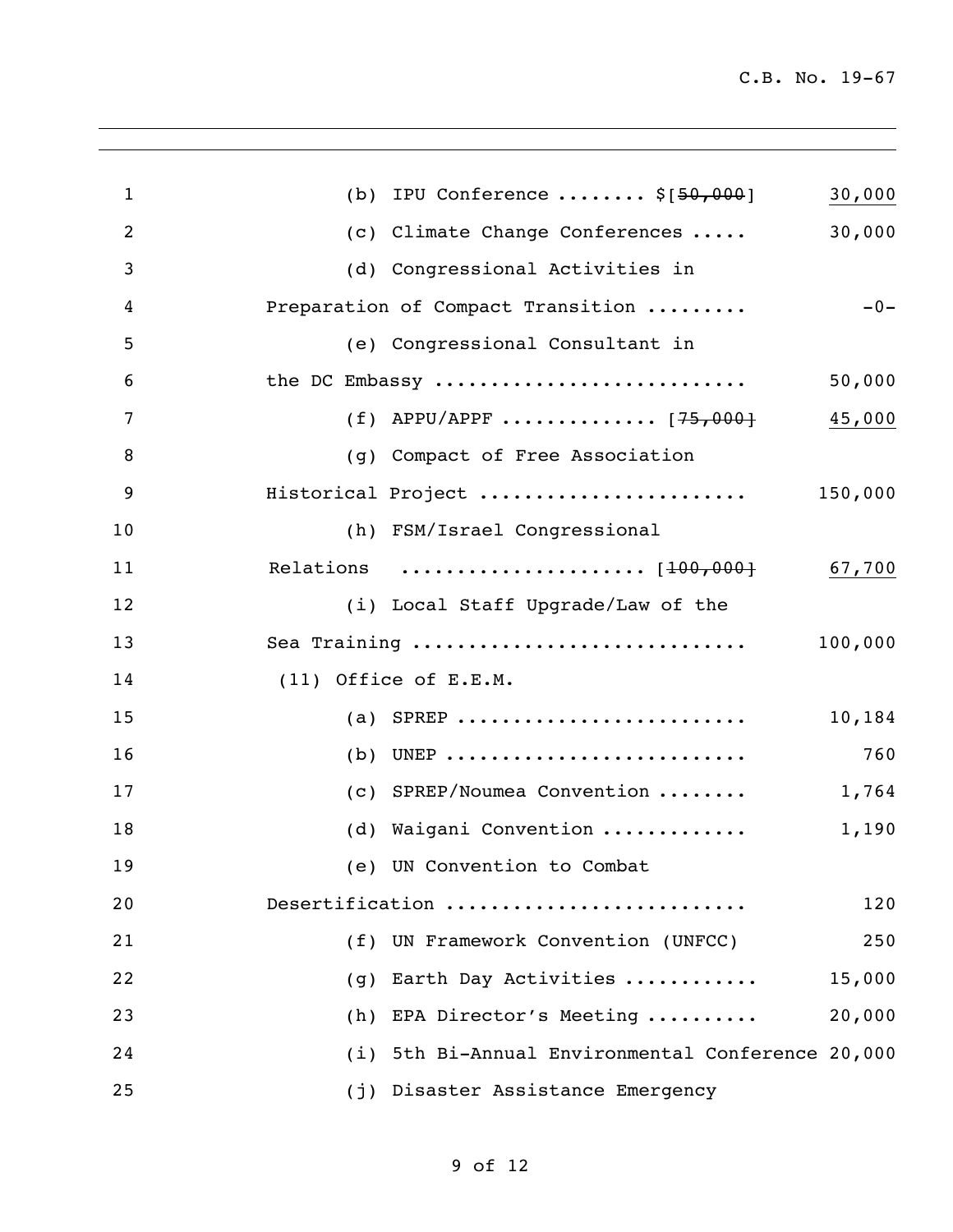| $\mathbf{1}$   | Fund (DAEF) Matching  \$                       | 200,000 |
|----------------|------------------------------------------------|---------|
| $\overline{c}$ | (k) Climate Change Initiative                  | 60,000  |
| 3              | (12) Office of NACHP                           |         |
| 4              | UNESCO<br>(a)                                  | 4,000   |
| 5              | $NCSHPO$<br>(b)                                | 2,760   |
| 6              | PARBICA<br>(C)                                 | 100     |
| $\overline{7}$ | PIALA<br>(d)                                   | 100     |
| 8              | (e) WHC Membership Fee                         | 54      |
| 9              | (13) Other Grants, Subsidies and Contributions |         |
| 10             | (a) Kosrae Judiciary Subsidy                   | 35,000  |
| 11             | Pohnpei Judiciary Subsidy<br>(b)               | 55,000  |
| 12             | Chuuk Judiciary Subsidy<br>(C)                 | 55,000  |
| 13             | Yap Judiciary Subsidy<br>(d)                   | 35,000  |
| 14             | COM Treaty Obligations<br>(e)                  | 25,000  |
| 15             | (f) Micronesian Legal Services                 |         |
| 16             | Corporation                                    | 250,000 |
| 17             | $(g)$ MiCare                                   | 80,000  |
| 18             | (h) MLFC Loan Payment                          | 288,466 |
| 19             | $(i)$ FY13 & FY14 Single Audits<br>432,000     |         |
| 20             | Former Presidents' allowance<br>(i)            | 50,000  |
| 21             | (k) FSM Social Security<br>1,000,000           |         |
| 22             | Staff Housing<br>(1)                           | 510,000 |
| 23             | Recruitment and repatriation<br>(m)            | 223,218 |
| 24             | General and Special Elections Fund<br>(n)      | 455,247 |
| 25             | Reimbursement of Funeral Expenses<br>(0)       |         |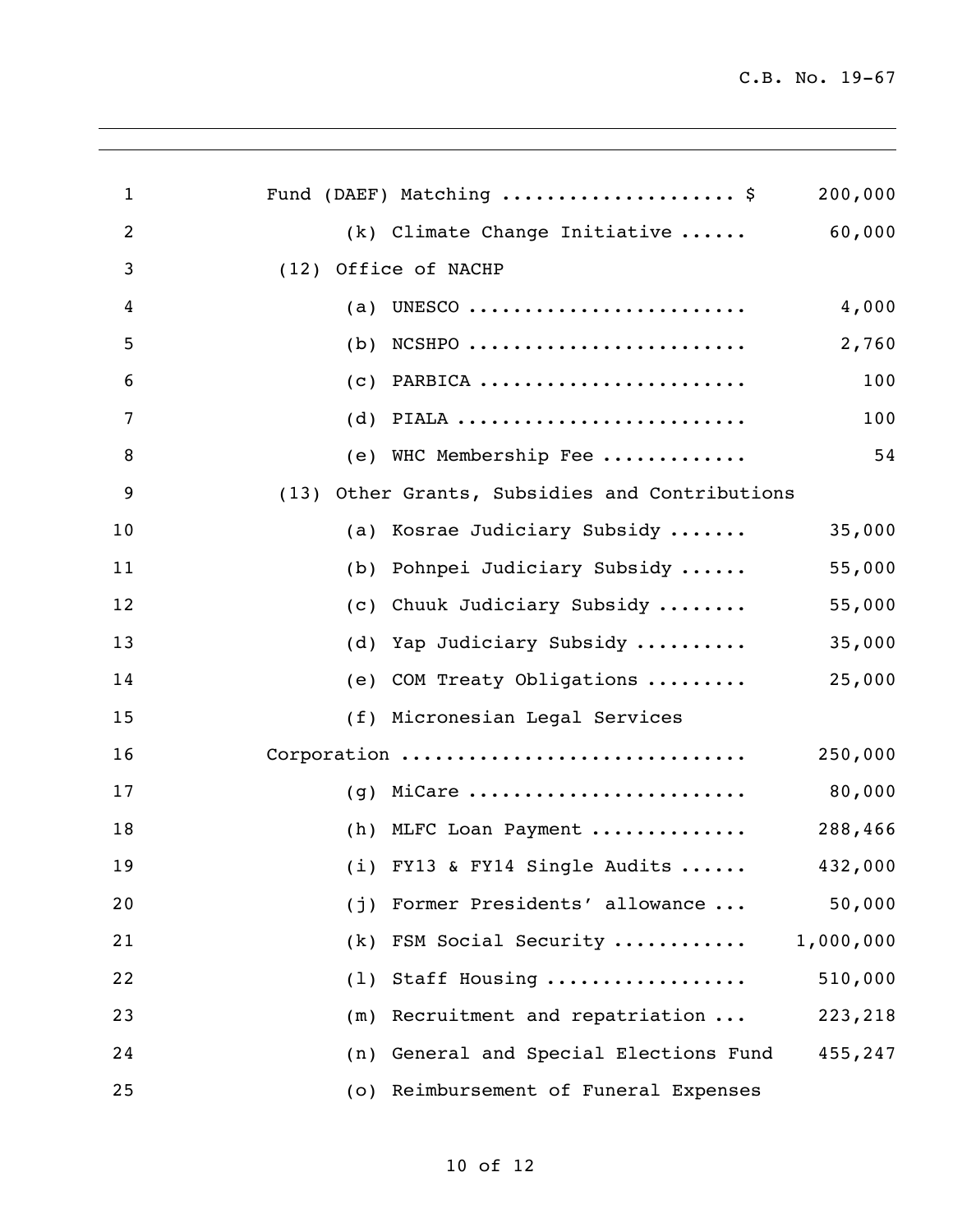1 for Chief Justice Hon. Martin G. Yinug ... \$ 37,133 (p) FY2015 COLA to be paid to the eligible employees of the National Government in accordance with Public Law No. 18-114.................. 158,160 (q) Typhoon Dolphin relief for Guam...... 100,000 (r) Additional assistance for the humanitarian situation in the states of Yap, Chuuk, and Pohnpei involving the detained foreign nationals................. 50,000 (s) Defray costs of meals and other school related debts for FSM Students at the 12 College of the Marshall Islands ........... 15,000" Section 3. Section 11 of Public Law No. 18-89 is hereby amended to read as follows: "Section 11. Reprogramming. Reprogramming of funds **10 [into or from the personnel budget line item shall 17 not be permitted.** The President, Speaker, Chief **Justice and Public Auditor may reprogram up to 10% 19 percent to or from the funds appropriated in sections** 20 2 (Operating expenses of the Executive Branch), 3 (Operating expenses of the Legislative Branch), 4 (Operating expenses of the National Judicial Branch), and 5 (Operating expenses of the National Public Auditor). Reprogramming of funds within a department, office or agency shall be effected by the